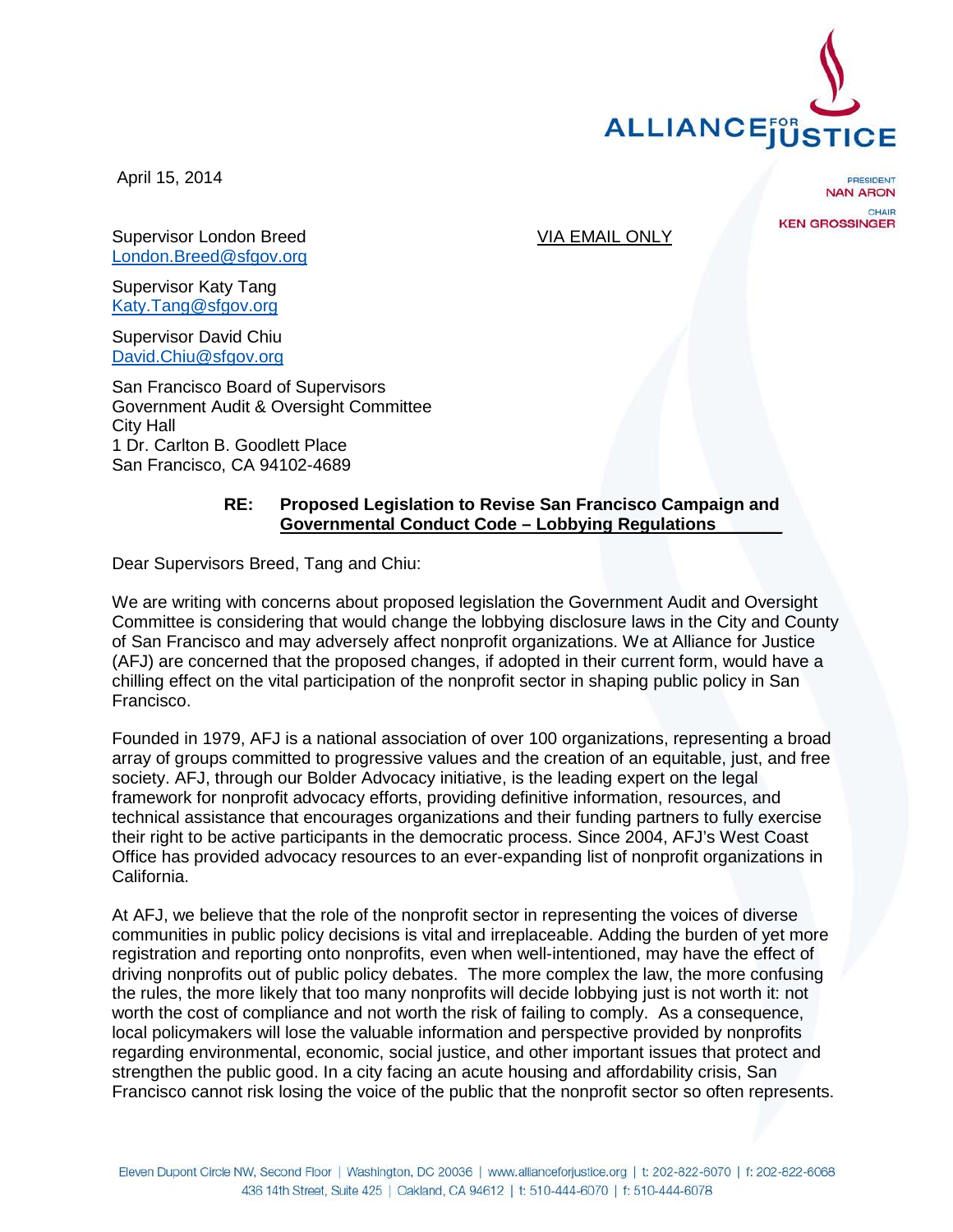Supervisors Breed, Tang & Chiu April 15, 2014 Page 2

The benefits from increased lobbying disclosure are outweighed by the withdrawal from policy debates of nonprofits that cannot bear the costs of compliance with the new requirements.

We have written more fully about our concerns and the proposal on our blog: **[Expanded](http://bolderadvocacy.org/blog/expanded-lobbying-disclosures-possible-for-san-francisco)  [Lobbying Disclosures Possible for San Francisco](http://bolderadvocacy.org/blog/expanded-lobbying-disclosures-possible-for-san-francisco)**. Copy attached. We would welcome the opportunity to speak with you about the proposal and answer any questions you may have about our concerns.

Thank you for your consideration.

Sincerely,

erca

Rebecca Hamburg Cappy West Coast Director

Attachment (as noted)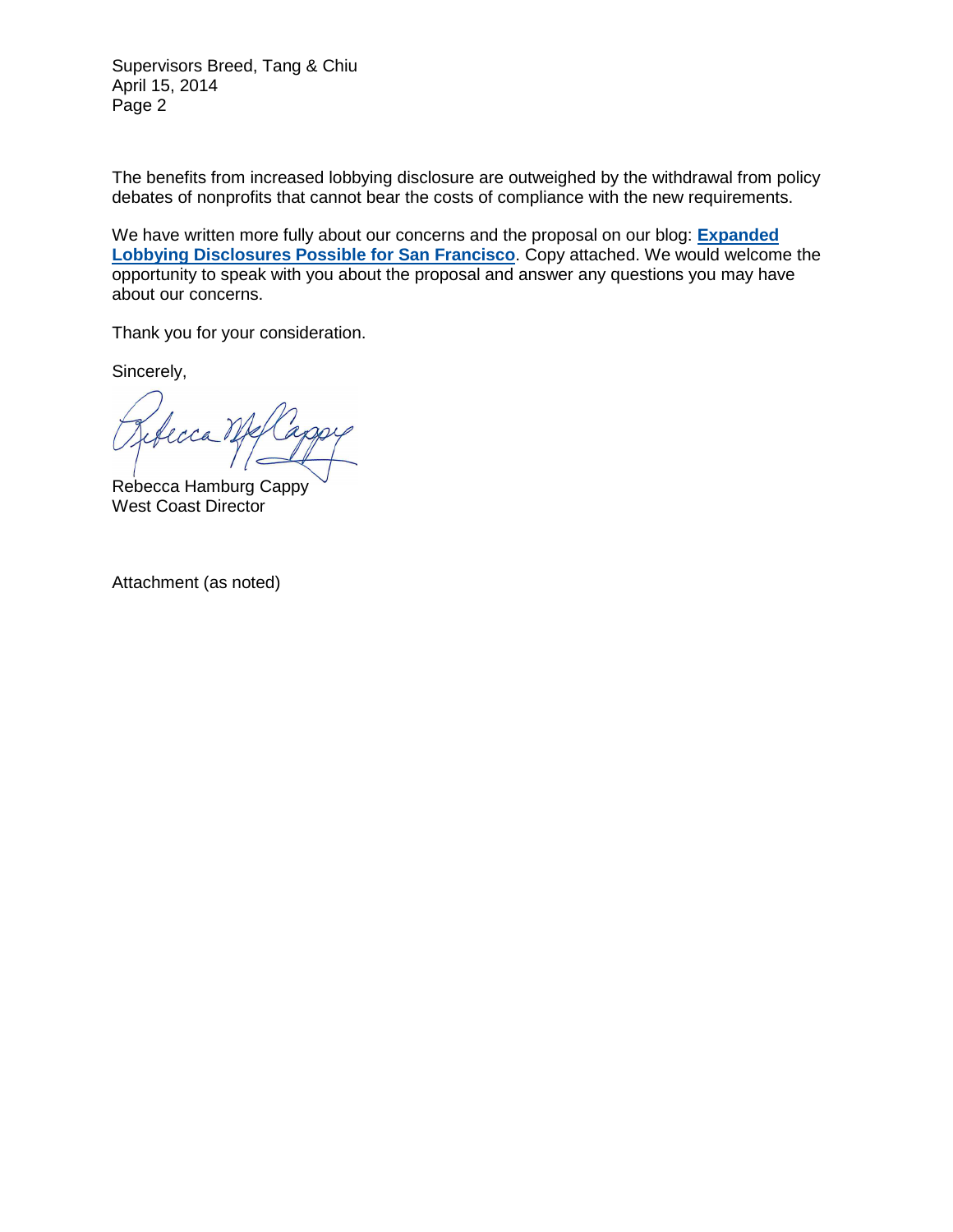## **Expanded Lobbying Disclosures Possible for San Francisco**

*Posted by Nayantara Mehta on April 14, 2014 at 5:43 pm*

San Francisco's Board of Supervisors is considering a change to the lobbying disclosure laws in the City and County of San Francisco that may affect nonprofit organizations. We at Alliance for Justice are concerned that the proposed changes, if adopted in their current form, would have a chilling effect on the vital participation of the nonprofit sector in shaping public policy in San Francisco.

The proposal, authored by David Chiu, President of the San Francisco Board of Supervisors, would expand the definition of "lobbyist," the list of reportable contacts, and training requirements for those who qualify as lobbyists. Under *Chiu's current proposal*, a "lobbyist" will include anyone who "makes five or more contacts in a calendar month" with a government official, including nonprofit staff.

Once deemed a lobbyist, such employees would have to file monthly reports with the City and County of San Francisco for an indefinite period of time, and the nonprofit who employs them would be jointly and severally liable for all violations of the new ordinance.

## **Increased reporting requirements burden grassroots groups**

At Alliance for Justice, we believe that the role of the nonprofit sector in representing the voices of diverse communities in public policy decisions i[s vital and irreplaceable.](http://bolderadvocacy.org/afj-on-advocacy) Adding the burden of yet more registration and reporting onto nonprofits, even when well-intentioned, may have the effect of driving nonprofits out of public policy debates. The more complex the law, the more confusing the rules, the more likely that too many nonprofits will decide lobbying just is not worth it: not worth the cost of compliance and not worth the risk of failing to comply. As a consequence, local policymakers will lose the valuable information and perspective provided by nonprofits regarding environmental, economic, social justice, and other important issues that protect and strengthen the public good. In a city facing an acute housing and affordability crisis, San Francisco cannot risk losing the voice of the public that the nonprofit sector so often represents. The benefits from increased lobbying disclosure are outweighed by the withdrawal from policy debates of nonprofits that cannot bear the costs of compliance with the new requirements.

The proposed reporting requirements would classify as lobbying many contacts that nonprofit staff routinely have with Supervisors in the course of explaining the impact of policy decisions on their clients. For example, Randy Shaw, Director of the Tenderloin Housing Clinic, noted i[n a piece published by](http://www.publicceo.com/2014/03/sf-nonprofits-face-new-attacks-from-county-legislation/)  [PublicCEO.com,](http://www.publicceo.com/2014/03/sf-nonprofits-face-new-attacks-from-county-legislation/) that such a definition would be mean "nonprofit employees pushing Supervisors to provide cost of doing business increases are deemed 'lobbyists' if they contact five Supervisors—a logical plan given the need for eight votes to pass a budget."

## **Deterring nonprofits from engaging?**

Nonprofits that engage in advocacy must comply with multiple laws—tax law, the California Political Reform Act (which mandates lobbying disclosure at the state level), and local lobbying laws in jurisdictions throughout California. All define lobbying differently, requiring reporting of different